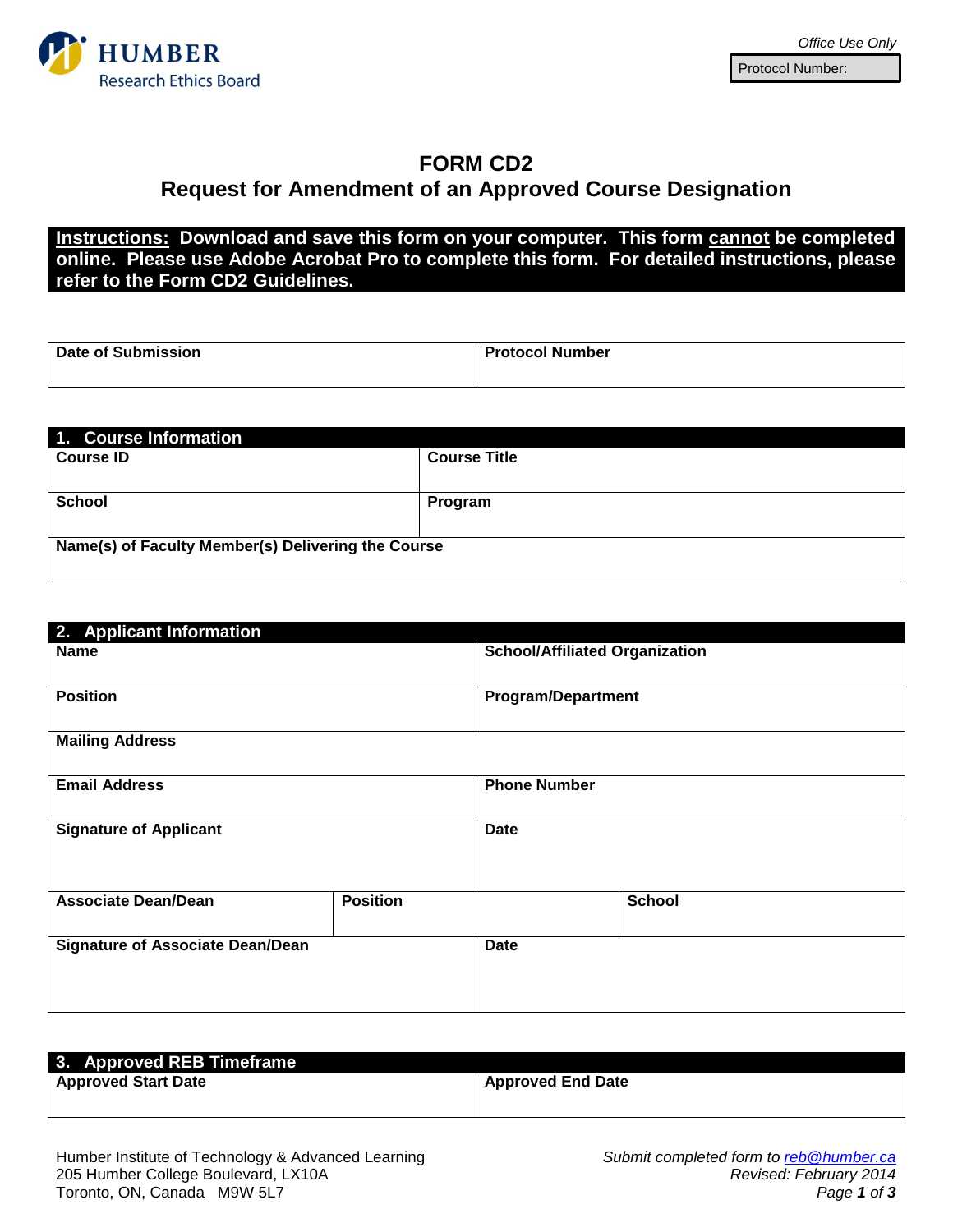

Protocol Number:

## **4. Course Description**

**Provide a brief description of the course, including a synopsis of the student research activities (250 words).**

|              | 5. Amendment(s)                                                                                                                                                                                                                        |                              |
|--------------|----------------------------------------------------------------------------------------------------------------------------------------------------------------------------------------------------------------------------------------|------------------------------|
|              | Indicate the amendment(s) that are being requested.<br>All new material, including tests, surveys, interview protocols, or other items used in the research process must be<br>included with this application (see $#7 -$ Appendices). |                              |
|              | <b>Consent document</b>                                                                                                                                                                                                                | <b>Information letter</b>    |
|              | <b>Population size</b>                                                                                                                                                                                                                 | <b>Population membership</b> |
| $\mathbf{L}$ | Severity of risk                                                                                                                                                                                                                       | Nature or type of risk       |
|              | <b>Survey questions</b>                                                                                                                                                                                                                | <b>Survey administration</b> |
|              | Other (specify):                                                                                                                                                                                                                       |                              |

| 6. Reason for Amendment(s)<br>Provide a complete rationale for the amendment (250 words). |  |
|-------------------------------------------------------------------------------------------|--|
|                                                                                           |  |
|                                                                                           |  |
|                                                                                           |  |
|                                                                                           |  |
|                                                                                           |  |
|                                                                                           |  |